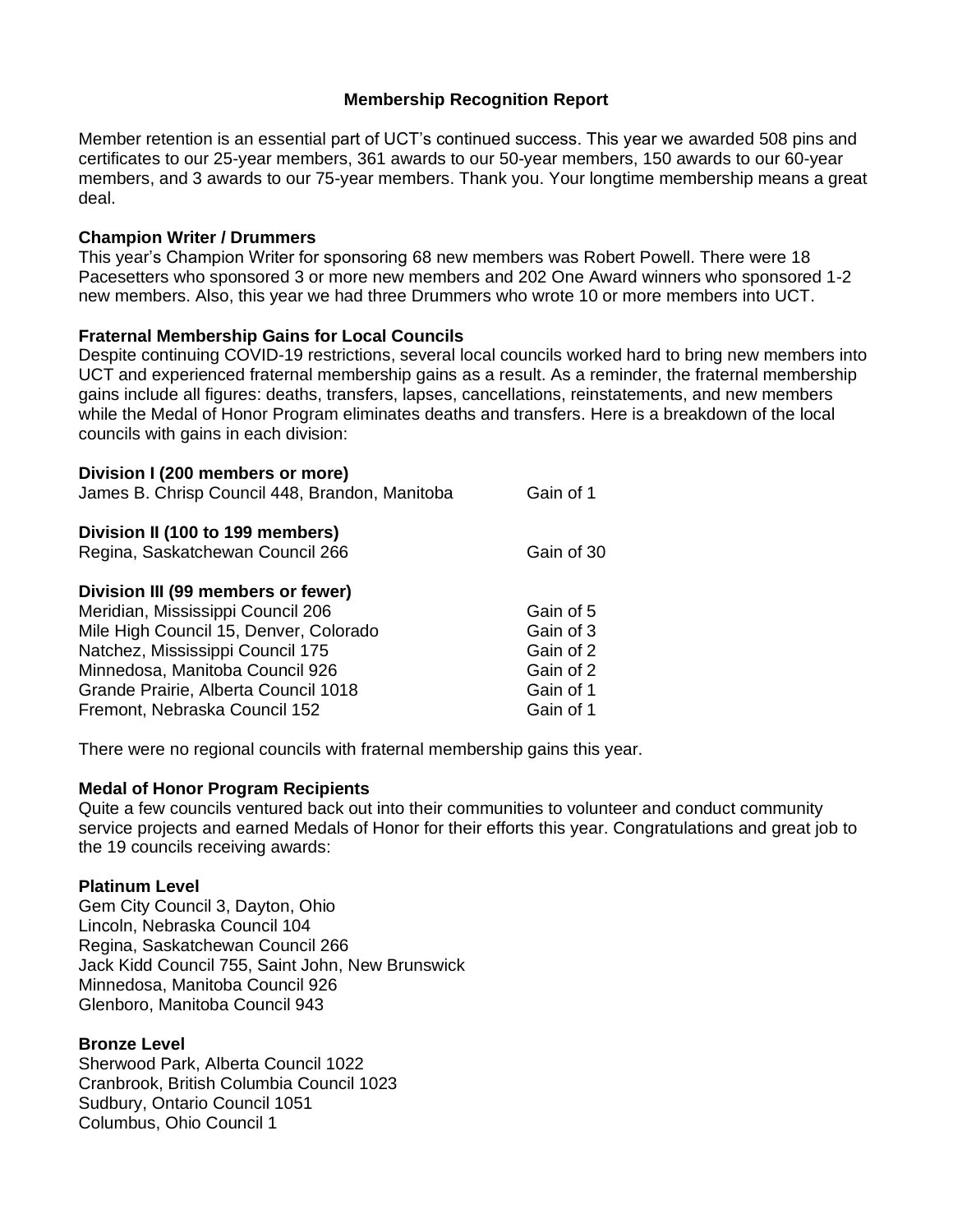Capitol Council 95, Springfield, Illinois M.J. Terapak Council 144, Columbus, Ohio Alliance, Ohio Council 261 Racine, Wisconsin Council 337 Logansport, Indiana Council 354 Fraternal Council 380, Jackson, Ohio Neepawa, Manitoba Council 924 Bossevain, Manitoba Council 940 Buckeye Council 2000, Columbus, Ohio

#### **Regional and Local Council Newsletter Contest Winners**

When applicable, first, second and third place is awarded at both the regional and local council levels. The local council newsletters are judged in two divisions: 199 members or fewer and 200 members or more. Winning councils receive a cash prize.

There were no submissions for the regional council newsletter contest this year. Since there has been very little participation in this contest for quite a few years, we will be discontinuing the regional council contest moving forward.

#### **199 members or fewer**

**First Place –** Edmonton, Alberta Council 1016 **Second Place –** Thunder Bay, Ontario Council 1039 **Third Place –** Medicine Hat, Alberta Council 1020

#### **200 members or more**

**First Place –** Jack Kidd Council 755, Saint John, New Brunswick **Second Place –** Lincoln, Nebraska Council 104

There was no third-place winner in this division this year.

#### **Join Hands Day**

Continued COVID restrictions kept most local councils from holding Join Hands Day events again this year. However, eight determined councils did join with youth in their communities to coordinate projects. Kudos to the councils that reported Join Hands Day events in 2021-2022:

St. Albert, Alberta Council 1024 Sudbury, Ontario Council 1051 Mile High Council 15, Denver, Colorado Alliance, Ohio Council 261 Logansport, Indiana Council 354 Frontier Council 727, Cheyenne, Wyoming Jack Kidd Council 755, Saint John, New Brunswick Minnedosa, Manitoba Council 926

If your council held an event but wasn't recognized here, please see Linda Fisher with the home office.

#### **UCT Safety Poster Contest**

We commend the councils and applaud the student artists who participated in this year's safety poster contest, as we know it wasn't easy due to restrictions.

Posters submitted this year focused on such standards as home and fire safety as well as texting and driving and internet safety, and the special issue of COVID-19 safety. This year's winners will be available to view on the UCT website by early July. They are: